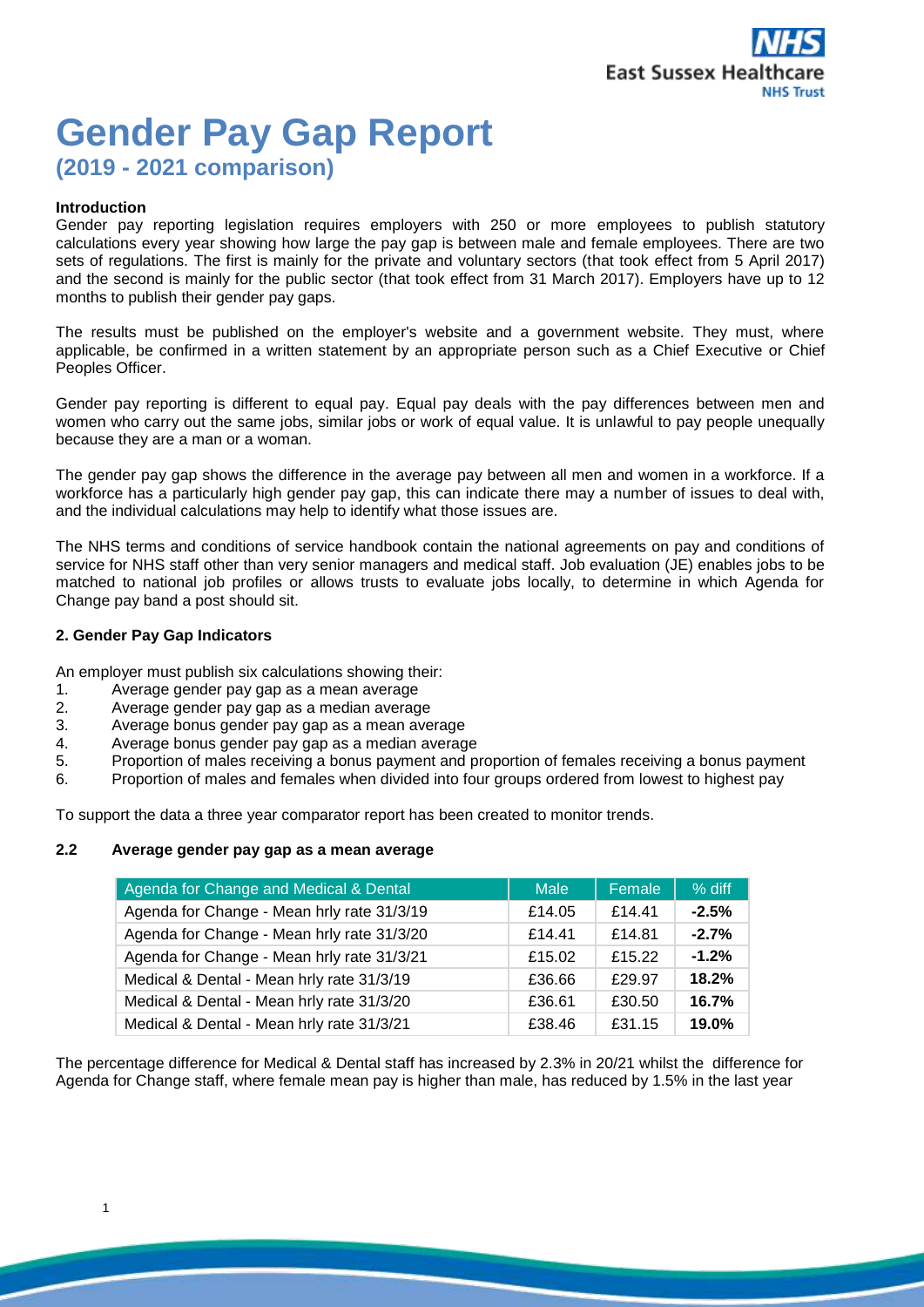# **2.3 Average gender pay gap as a median average**

| Agenda for Change and Medical & Dental       | Male   | Female | % diff  |
|----------------------------------------------|--------|--------|---------|
| Agenda for Change - Median hrly rate 31/3/19 | £12.01 | £13.10 | $-8.3%$ |
| Agenda for Change - Median hrly rate 31/3/20 | £12.38 | £13.41 | $-7.7%$ |
| Agenda for Change - Median hrly rate 31/3/21 | £13.04 | £13.79 | $-5.4%$ |
| Medical & Dental - Median hrly rate 31/3/19  | £34.93 | £26.49 | 24.2%   |
| Medical & Dental - Median hrly rate 31/3/20  | £34.58 | £27.29 | 21.1%   |
| Medical & Dental - Median hrly rate 31/3/21  | £38.65 | £27.10 | 29.9%   |

The percentage difference for Medical & Dental staff has increased by 8.8%, in 20/21, whilst the difference for Agenda for Change staff, where female median pay is higher than male, has reduced by a further 2.3%. .

# **2.6 Average bonus gender pay gap as a mean average**

|                              | Male    | Female  | $%$ diff |
|------------------------------|---------|---------|----------|
| Mean bonus payment - 31/3/19 | £14.196 | £10.570 | 25.6%    |
| Mean bonus payment - 31/3/20 | £14.449 | £10.087 | $30.2\%$ |
| Mean bonus payment - 31/3/20 | £13.233 | £10.509 | 20.6%    |

The gender pay gap, in respect of mean average, has reduced by 9.6% since 31/3/20

## **2.7 Average bonus gender pay gap as a median average**

|                                | Male <sup>1</sup> | Female | $%$ diff |
|--------------------------------|-------------------|--------|----------|
| Median bonus payment - 31/3/19 | £9.048            | £9.048 | $0.0\%$  |
| Median bonus payment - 31/3/20 | £9.048            | £9.048 | $0.0\%$  |
| Median bonus payment - 31/3/21 | £8.596            | £9.048 | $-5.3\%$ |

The gender pay gap, in respect of median average, has increased by 5.3% so that the female median bonus payment is 5.3% higher than the male.

# **2.8 Proportion of males receiving a bonus payment and proportion of females receiving a bonus payment**

The percentage shown in the table below reflects the male and female split against the overall Trust staffing in that gender. For this Trust the bonuses all relate to Clinical Excellence awards

| Date    | Gender | Trust % | No.<br>receiving<br>bonus | % of those<br>receiving bonus | % medical staff<br>overall |
|---------|--------|---------|---------------------------|-------------------------------|----------------------------|
| 31/3/19 | Male   | 4.4%    | 84                        | 77.8%                         | 59.8%                      |
| 31/3/19 | Female | 0.4%    | 24                        | 21.4%                         | 40.2%                      |
| 31/3/20 | Male   | 3.8%    | 77                        | 76.2%                         | 61.4%                      |
| 31/3/20 | Female | 0.4%    | 24                        | 22.2%                         | 38.6%                      |
| 31/3/21 | Male   | 7.6%    | 135                       | 71.4%                         | 59.0%                      |
| 31/3/21 | Female | 0.9%    | 54                        | 28.6%                         | 41.0%                      |

In line with national guidance, there were no rounds of applications for Clinical Excellence Awards this year. Instead, and also in line with the national guidance, the funds were distributed to all eligible consultants, hence the numbers increasing this year.